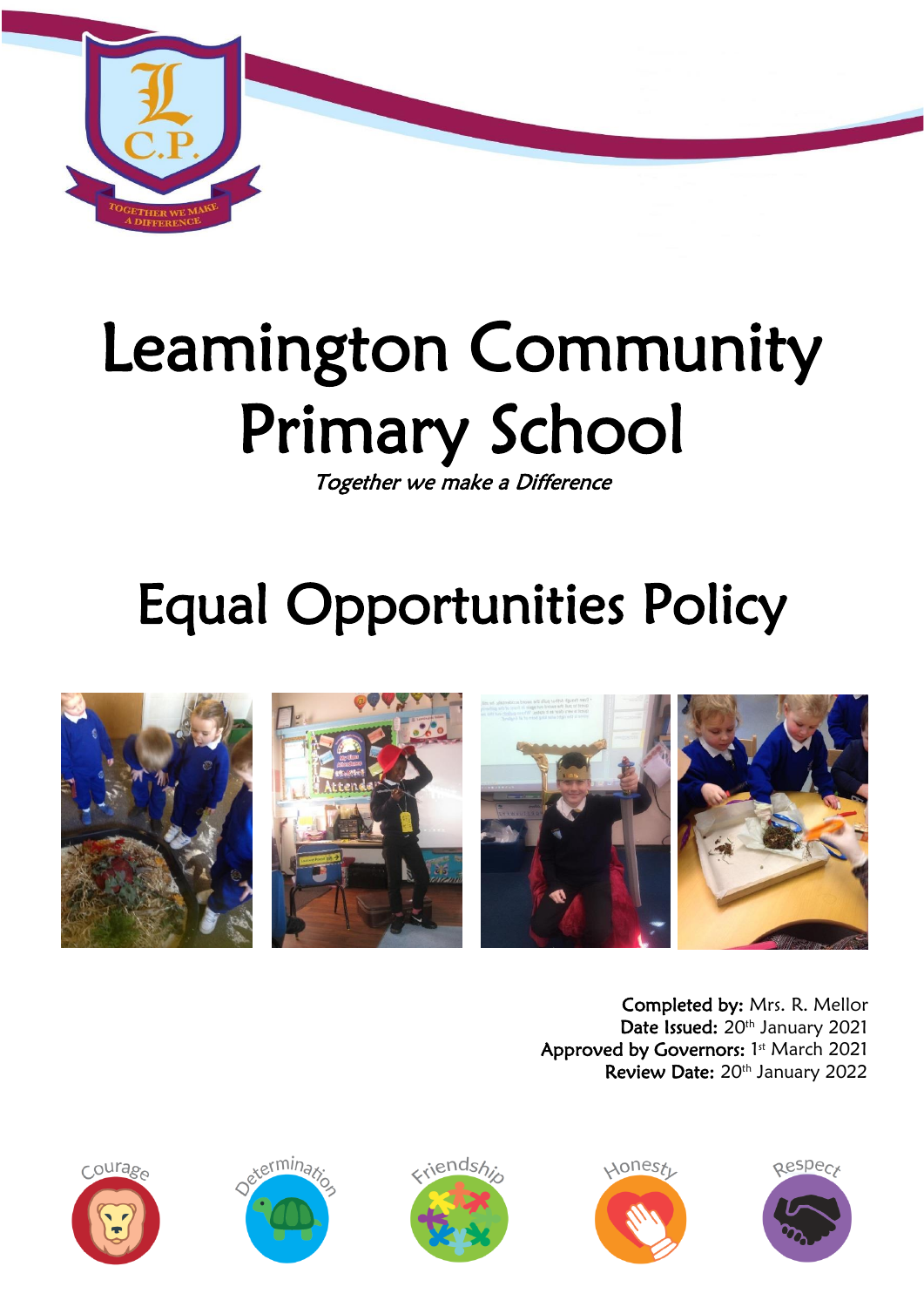## **Leamington Community Primary School: Equal Opportunities Policy**

This policy has been agreed to by all staff at Leamington Community Primary School and reflects practice throughout the school. At Leamington Community Primary School, we treat all pupils fairly and with respect. This involves providing access and opportunities for all pupils without discrimination of any kind. At Leamington Community Primary School, we are committed to establishing equality for all pupils, their parents, staff and other users of the school, irrespective of race, gender, disability, faith, religion, sexuality or socio-economic group. We recognise the protected characteristics in the Equality Act 2010.

#### **1. Aims and objectives:**

1.1. We do not discriminate against anyone, be they staff, pupil or parent/carer, on the grounds of their sex, race, colour, religion, nationality, ethnic or national origins. This is in line with the 1976 Race Relations Act and covers both direct and indirect discrimination.

1.2. We promote the principles of fairness and justice for all through the education that we provide in our school.

1.3. We ensure that all pupils have equal access to the full range of educational opportunities provided by the school.

1.4. We constantly strive to remove any forms of indirect discrimination that may form barriers to learning.

1.5. We ensure that all recruitment, employment, promotion and training systems are fair to all, and provide opportunities for everyone to achieve.

1.6. We challenge stereotyping and prejudice whenever it occurs.

1.7. We celebrate the cultural diversity of our community and show respect for all minority groups.

1.8. We are aware that prejudice and stereotyping is caused by low self-image and ignorance. Through positive educational experiences and support for each individual's point of view, we aim to promote positive social attitudes and respect for all.

1.9. We are aware that every child has the right to grow up and learn free from the fear of bullying, whatever form that may take. Homophobic bullying is not acceptable and will be dealt with immediately. Similarly, online bullying or inappropriate texting will be challenged and dealt with if necessary.

#### **2. Anti-Racism (See Racial Equality Policy):**

2.1. It is the right of all pupils to receive the best education the school can provide, with access to all educational activities organised by the school. We do not tolerate any forms of racism or racist behaviour. Should a racist incident occur, we will act immediately to prevent any repetition of the incident.

2.2. We endeavour to make our school welcoming to all minority groups. So, for example, we will immediately remove any offensive graffiti that we may find in school. We promote an understanding of different cultures through the topics studied by the children, and we reflect this in the displays of work shown around the school.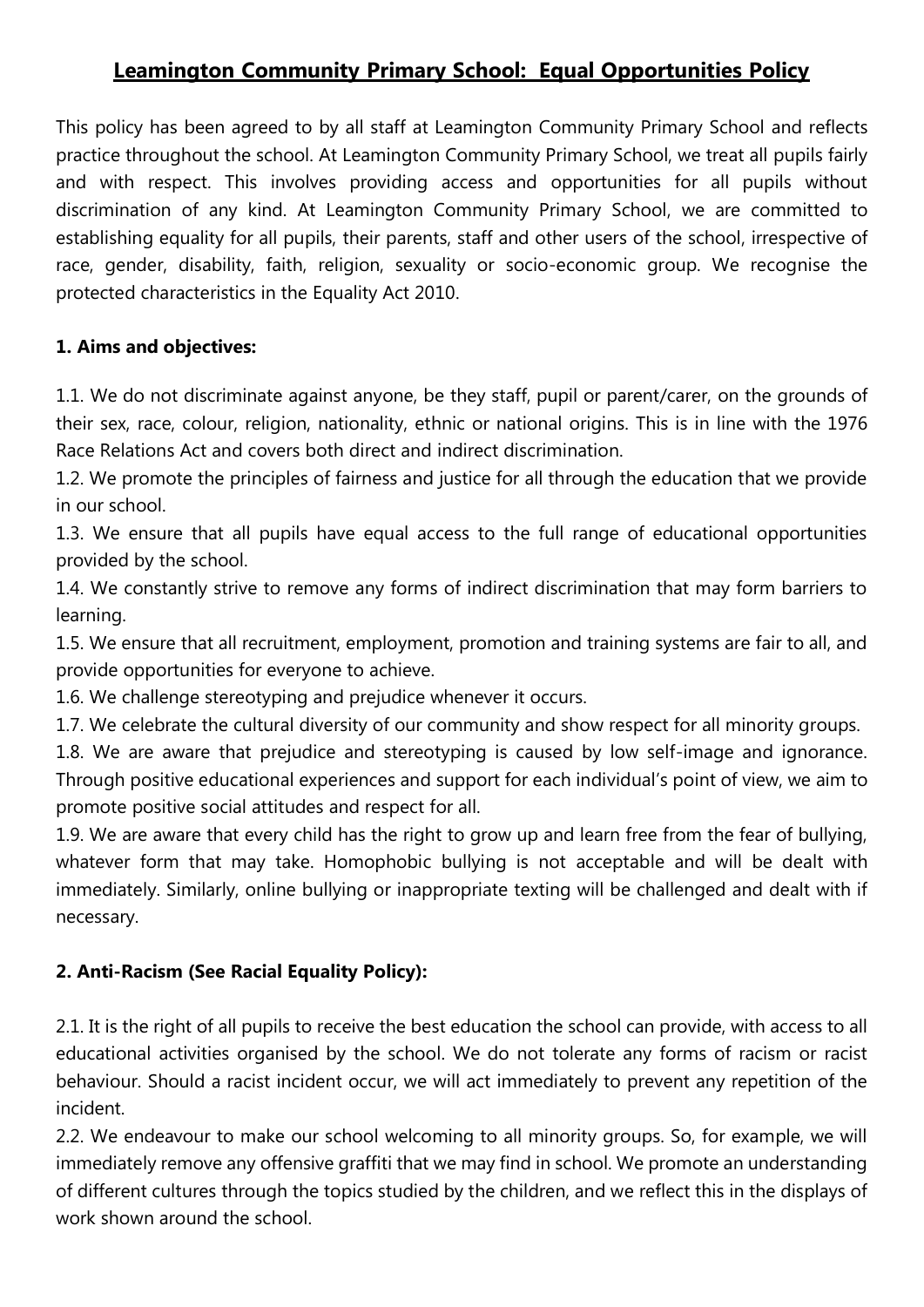2.3. Our whole-school curriculum reflects the attitudes, values and respect that we have for minority ethnic groups. We endeavour to represent a variety of cultures in all subjects and ensure we have a wide range of BME texts accessible across school.

2.4. Should anyone at our school be a victim of racism, we will do all we can to support that person in overcoming any difficulties they may have.

### **3. The role of the Governing Body:**

3.1. The Governing Body has set out its commitment to equal opportunities in this policy statement, and it will continue to do all it can to ensure that all members of the school community are treated fairly and with equality.

3.2. The Governing Body seeks to ensure that people with disabilities are not discriminated against when applying for jobs at our school. The Governing Body take all reasonable steps to ensure that the school environment gives access to people with disabilities (see Accessibility Policy and Plan).

3.3. The Governing Body will, in its annual report, make reference to arrangements for disabled pupils.

3.4. The Governing Body welcomes all applications to join the school, whatever background or disability a child may have.

3.5. The Governing Body ensures that no child is discriminated against whilst in our school on account of their sex, religion or race. For example, all children will have full access to the curriculum, and regulations regarding school uniform will be applied equally to boys and girls. If a child's religion affects the school uniform, then the school will deal with each case sensitively and with respect for the child's cultural traditions.

#### **4. The role of the Headteacher:**

4.1. It is the Headteacher's role to implement the school's equal opportunities and anti-racism policy and he is supported by the Governing Body in so doing.

4.2. It is the Headteacher's role to ensure that all staff are aware of the school policy on equal opportunities, and that teachers apply these guidelines fairly in all situations.

4.3. The Headteacher ensures that all appointment panels give due regard to this policy, so that noone is discriminated against when it comes to employment or training opportunities.

4.4. The Headteacher promotes the principle of equal opportunity when developing the curriculum, and promotes respect for other people in all aspects of school life. For example, in whole-school assemblies, where respect for other people is a regular theme, and in displays shown around the school.

4.5. The Headteacher treats all incidents of unfair treatment and any racist incidents with due seriousness.

#### **5. The role of the class teacher:**

5.1. The class teacher ensures that all pupils are treated fairly, equally and with respect. We do not discriminate against any child.